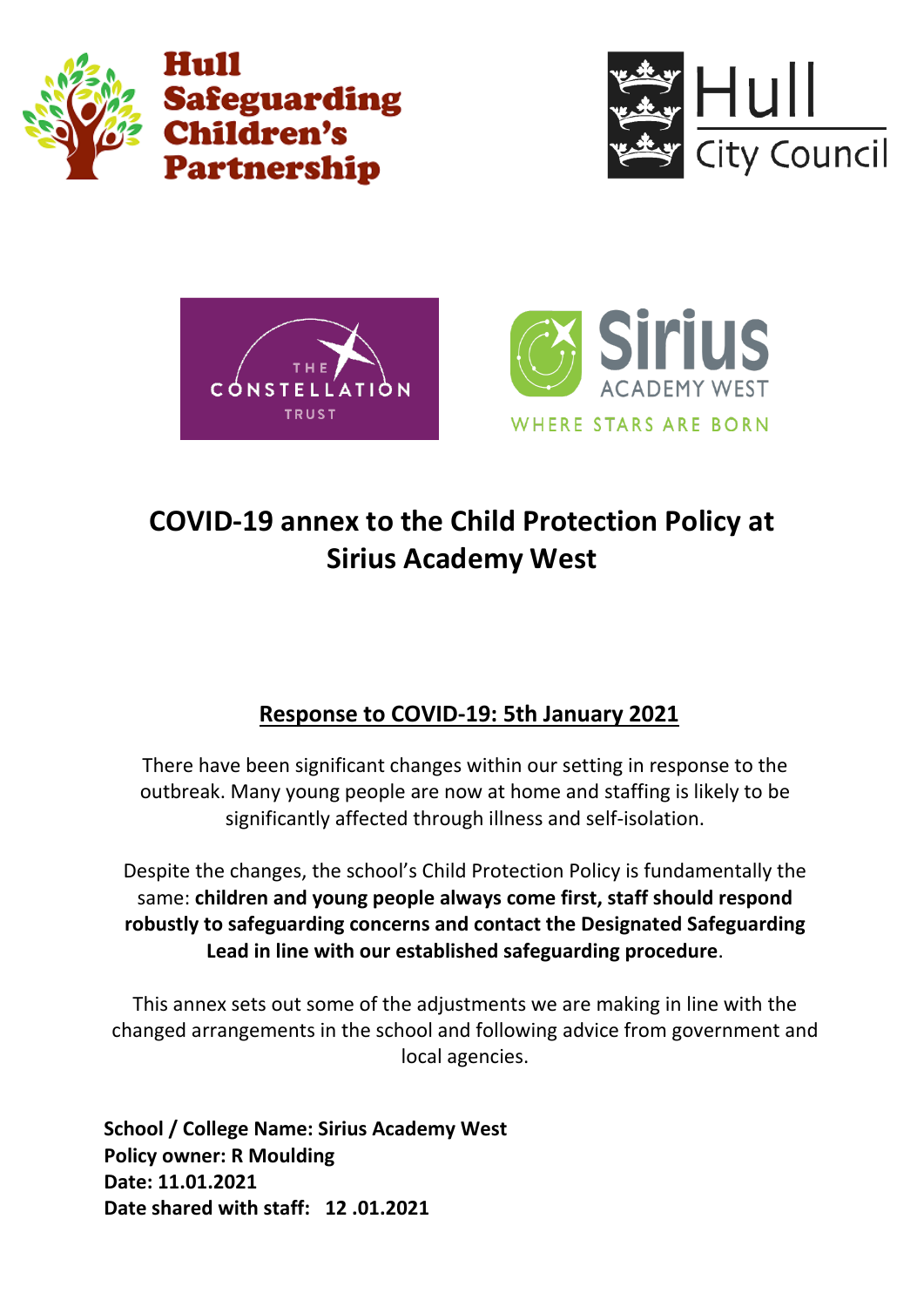## Context

From 5th January 2021 parents and carers were asked to keep their children at home, wherever possible, and for schools to remain open only for those children of workers critical to the COVID-19 response - who absolutely need to attend.

Schools were asked to provide care for a limited number of children - children who are vulnerable, and children whose parents are critical to the COVID-19 response and cannot be safely cared for at home.

This annex of the Sirius Academy West Child Protection Policy contains details of our individual safeguarding arrangements in the following areas:

| 2. |  |
|----|--|
|    |  |
|    |  |
| 5. |  |
| 6. |  |
| 7. |  |
| 8. |  |
|    |  |
|    |  |
|    |  |
|    |  |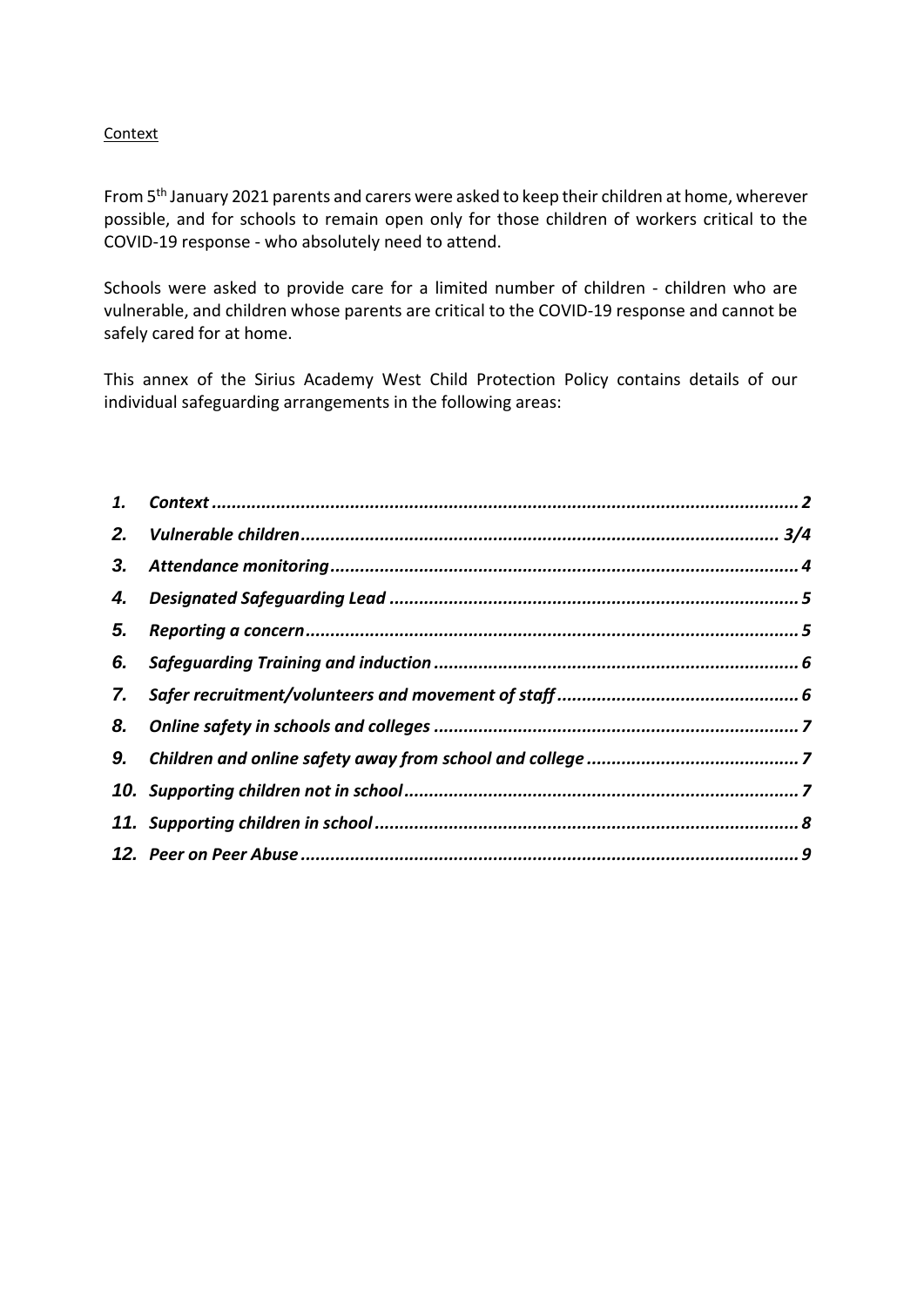# **Key contacts**

| <b>Role</b>                                   | <b>Name</b>        | Contact<br>number | <b>Fmail</b>                          |
|-----------------------------------------------|--------------------|-------------------|---------------------------------------|
| Designated<br>Safeguarding<br>Lead            | Rachel Moulding    | (01482) 352939    | rmoulding@siriusacademy.org.uk        |
| Deputy Designated<br>Safeguarding<br>Lead     | Kathy Sugden       | (01482) 352939    | ksugden@siriusacademy.org.uk          |
| Headteacher                                   | Gemma Ransom       | (01482) 352939    | gransom@theconstellationtrust.org.uk  |
| <b>Trust Safeguarding</b><br>Manager          | <b>Andy Dulson</b> | (01482) 352939    | adulson@theconstellationtrust.org.uk  |
| Chair of<br>Governors                         | Mr Neil Porteous   |                   |                                       |
| Safeguarding<br>Governor / Trustee            | Mrs Sue Yardley    |                   | syardley@theconstellationtrust.org.uk |
| Safeguarding and<br><b>Inclusion Officers</b> | Bev Haynes         | (01482) 352939    | bhaynes@siriusacademy.org.uk          |
|                                               | Kate Crooks        | (01482) 352939    |                                       |

# **Vulnerable children**

Vulnerable children include those who have a social worker and those children and young people up to the age of 25 with education, health and care (EHC) plans.

Those who have a social worker include children who have a Child Protection Plan and those who are looked after by the Local Authority. A child may also be deemed to be vulnerable if they have been assessed as being in need or otherwise meet the definition in section 17 of the Children Act 1989.

Those with an EHC plan will be risk-assessed in consultation with the Local Authority and parents, to decide whether they need to continue to be offered a school or college place in order to meet their needs, or whether they can safely have their needs met at home. This could include, if necessary, carers, therapists or clinicians visiting the home to provide any essential services. Many children and young people with EHC plans can safely remain at home.

Eligibility for free school meals in and of itself should not be the determining factor in assessing vulnerability. Senior leaders, especially the Designated Safeguarding Lead (and deputy) know who our most vulnerable children are. They have the flexibility to offer a place to those on the edge of receiving children's social care support.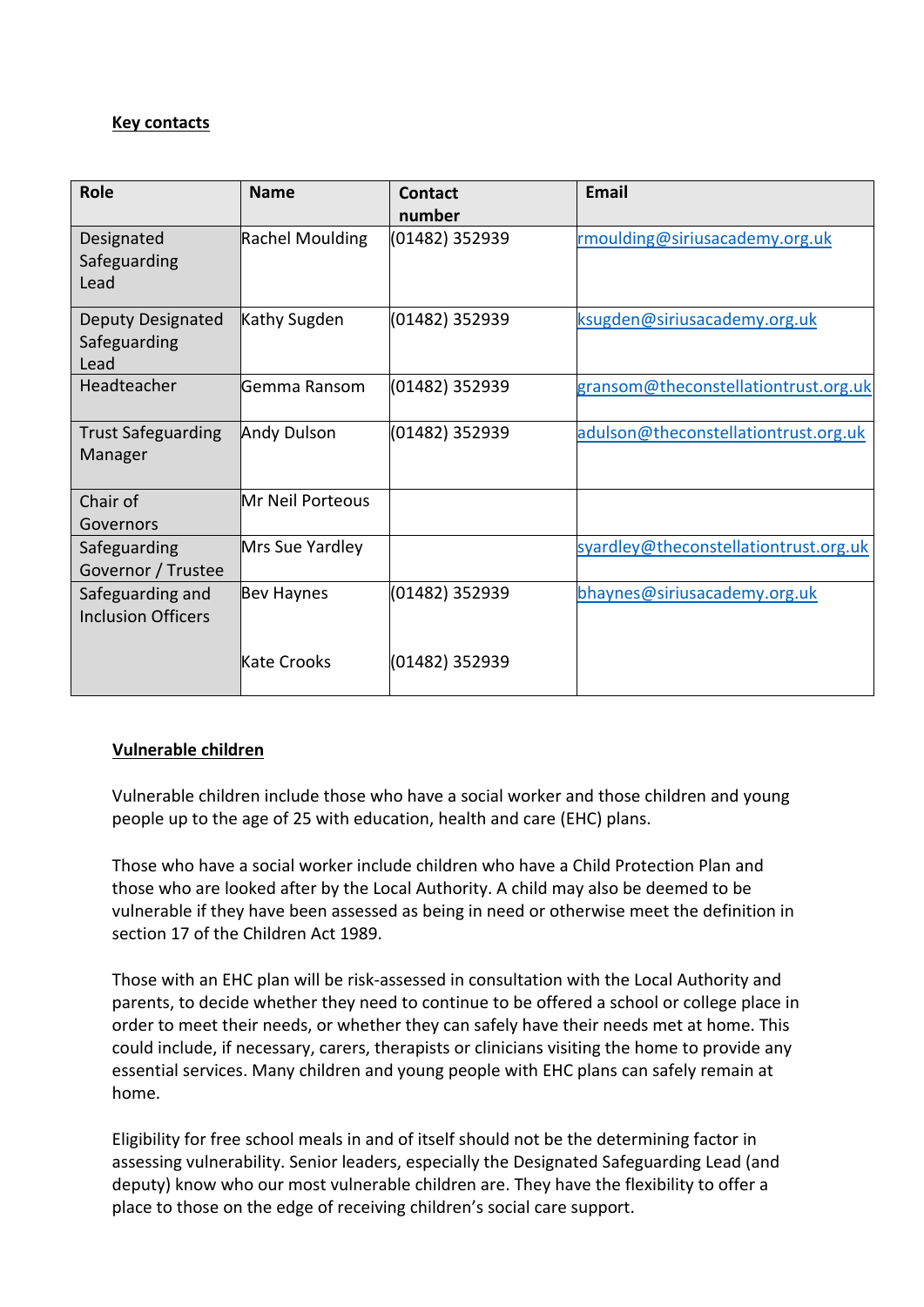Sirius Academy West will continue to work with and support children's social workers to help protect vulnerable children. This includes working with and supporting children's social workers and the local authority virtual school head (VSH) for looked-after and previously looked-after children. The lead person for social workers will be Rachel Moulding. The lead person for the virtual school will be: Bev Haynes and Kate Crooks

There is an expectation that vulnerable children who have a social worker will attend an education setting, so long as they do not have underlying health conditions that put them at risk. In circumstances where a parent does not want to bring their child to an education setting, and their child is considered vulnerable, the social worker and Sirius Academy West will explore the reasons for this directly with the parent.

Where parents are concerned about the risk of the child contracting COVID19, Sirius Academy West or the social worker will talk through these anxieties with the parent/carer following the advice set out by Public Health England.

Sirius Academy West will encourage our vulnerable children and young people to attend a school, including remotely if needed.

#### **Attendance monitoring**

All schools in Hull are required to complete a daily attendance return in which they are required to submit a daily spreadsheet of pupil attendance which should be submitted to Covided@hullcc.gov.uk by 2pm each day.

Children attending setting and children not attending school should be recorded in accordance with government coding guidance as outlined by the DFE.

To support the above, Sirius Academy West will, when communicating with parents/carers and carers, confirm emergency contact numbers are correct and ask for any additional emergency contact numbers where they are available.

In all circumstances where a vulnerable child does not take up their place at school, or discontinues, Sirius Academy West will notify any services involved with the child and family such as an early help worker or allocated social worker.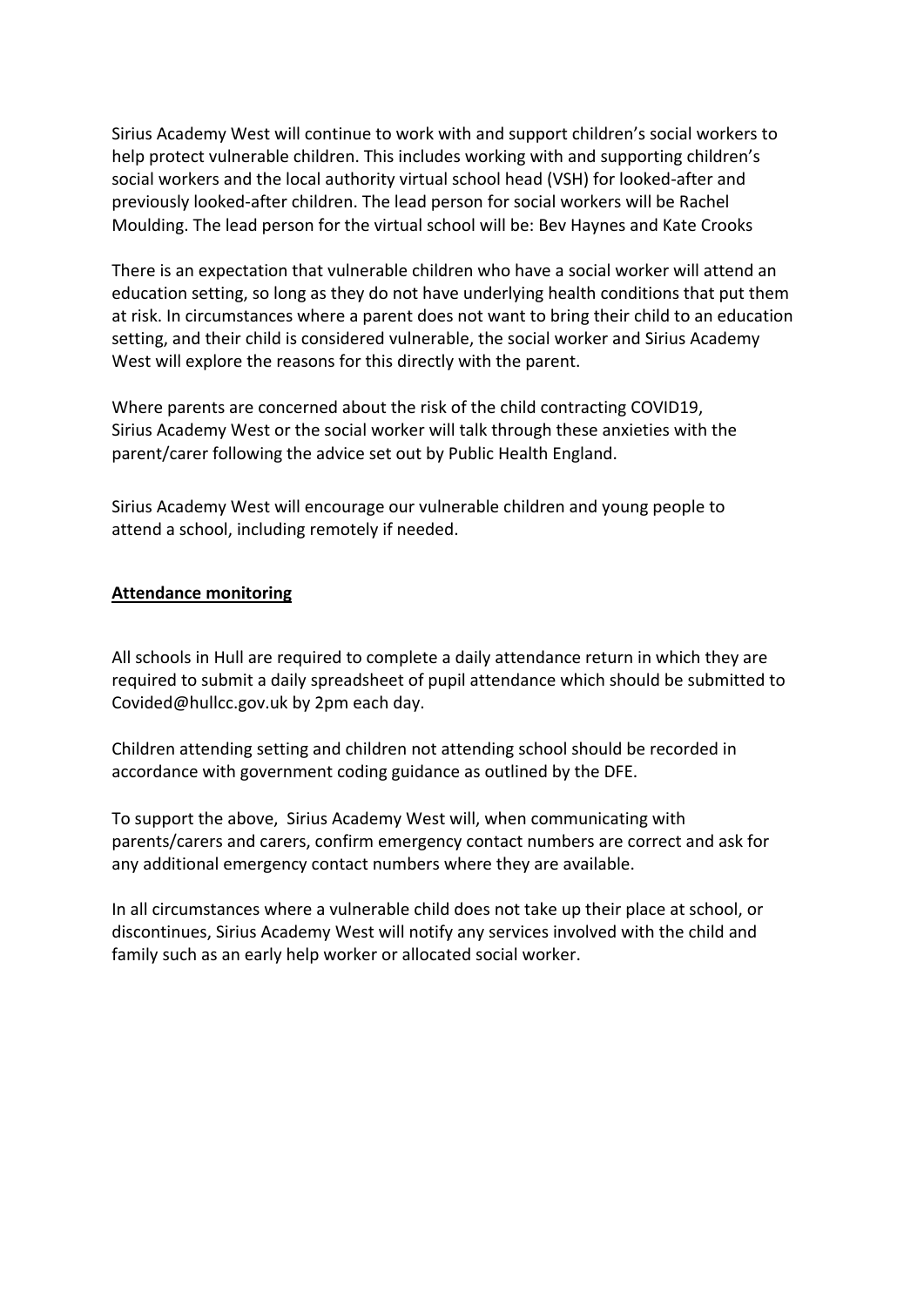### **Designated Safeguarding Lead**

Sirius Academy West has a Designated Safeguarding Lead (DSL) and a Deputy DSL.

The Designated Safeguarding Lead is: Rachel Moulding

The Deputy Designated Safeguarding Lead is: Kathy Sugden

The optimal scenario is to have a trained DSL (or deputy) available on site. Where this is not the case a trained DSL (or deputy) will be available to be contacted via phone or online video - for example when working from home.

Where a trained DSL (or deputy) is not on site, in addition to the above, a senior leader will assume responsibility for co-ordinating safeguarding on site.

This might include updating and managing access to CPOMS and liaising with the offsite DSL (or deputy) and as required liaising with children's social workers where they require access to children in need and/or to carry out statutory assessments at the school or college.

It is important that all Sirius Academy West staff and volunteers have access to a trained DSL (or deputy). On each day staff on site will be made aware of that person is and how to speak to them. The DSL will continue to engage with social workers, and attend all multi-agency meetings, which can be done remotely.

#### **Reporting a concern**

Where staff have a concern about a child, they should continue to follow the process outlined in the school Safeguarding Policy, this includes making a report via CPOMS, which can be done remotely.

In the unlikely event that a member of staff cannot access their CPOMS from home, they should email the Designated Safeguarding Lead, Rachel Moulding, Headteacher Gemma Ransom and the Trust Safeguarding Manager Andy Dulson. The email should also copy in Bev Haynes, Kathy Sugden and Kate Crooks as other members of the safeguarding team. This will ensure that the concern is received.

Staff are reminded of the need to report any concern immediately and without delay. Concerns around the Headteacher should be directed to the Chair of Governors: Sue Yardley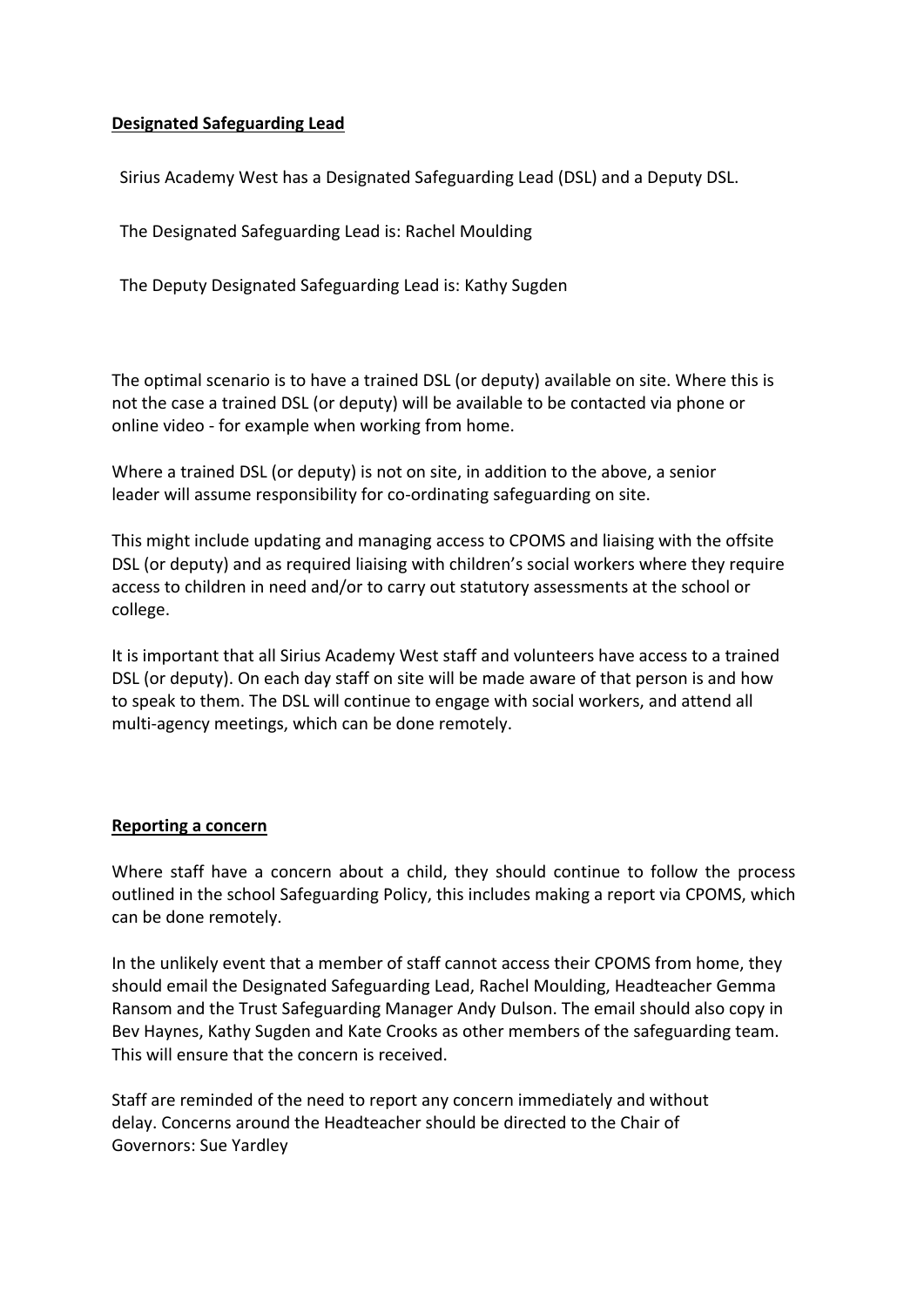## **Safeguarding Training and induction**

DSL training is very unlikely to take place whilst there remains a threat of the COVID 19 virus.

For the period COVID-19 measures are in place, a DSL (or deputy) who has been trained will continue to be classed as a trained DSL (or deputy) even if they miss their refresher training.

All existing school staff have had safeguarding training and have read part 1 of Keeping Children Safe in Education (2020). The DSL should communicate with staff any new local arrangements, so they know what to do if they are worried about a child.

Where new staff are recruited, or new volunteers enter Sirius Academy West, they will continue to be provided with a safeguarding induction.

If staff are deployed from another education or children's workforce setting to our school, we will take into account the DfE supplementary guidance on safeguarding children during the COVID-19 pandemic and will accept portability as long as the current employer confirms in writing that:-

- the individual has been subject to an enhanced DBS and children's barred list check
- there are no known concerns about the individual's suitability to work with children
- there is no ongoing disciplinary investigation relating to that individual

For movement within the Trust, schools should seek assurance from the Multi-Academy Trust (MAT) HR Manager that the member of staff has received appropriate safeguarding training where applicable.

Upon arrival, they will be given a copy of the receiving setting's child protection policy, confirmation of local processes and confirmation of DSL arrangements.

#### **Safer recruitment/volunteers and movement of staff**

It remains essential that people who are unsuitable are not allowed to enter the children's workforce or gain access to children. When recruiting new staff, Sirius Academy West will continue to follow the relevant safer recruitment processes for their setting, including, as appropriate, relevant sections in part 3 of Keeping Children Safe in Education (2019) (KCSIE).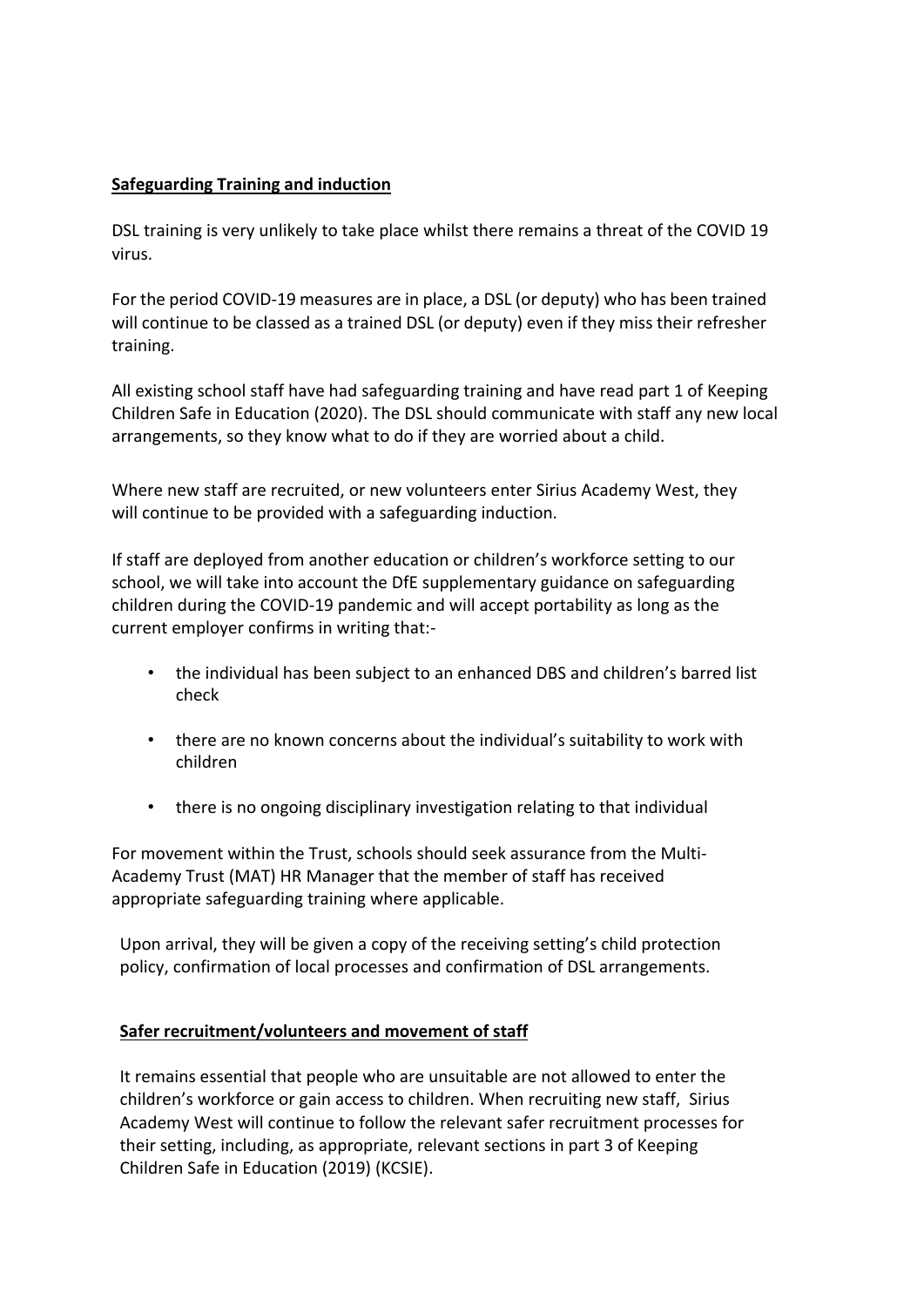Where Sirius Academy West are utilising volunteers, we will continue to follow the checking and risk assessment process as set out in paragraphs 167 to 172 of KCSIE. Under no circumstances will a volunteer who has not been checked be left unsupervised or allowed to work in regulated activity.

Whilst acknowledging the challenge of the pandemic, it is essential from a safeguarding perspective that any school is aware, on any given day, which staff/volunteers will be in the school or college, and that appropriate checks have been carried out, especially for anyone engaging in regulated activity.

Sirius Academy West will continue to follow the legal duty to refer to the DBS anyone who has harmed or poses a risk of harm to a child or vulnerable adult.

Sirius Academy West will continue to consider and make referrals to the Teaching Regulation Agency (TRA) as per guidance within KCSIE 2020 and the TRA's 'Teacher misconduct advice for making a referral. During the COVID-19 period all referrals should be made by emailing [Misconduct.Teacher@education.gov.uk](mailto:Misconduct.Teacher@education.gov.uk)

Whilst acknowledging the challenge of the current National emergency, it is essential from a safeguarding perspective that any school is aware, on any given day, which staff/volunteers will be in the school or college, and that appropriate checks have been carried out, especially for anyone engaging in regulated activity. As such, Sirius Academy West will continue to keep the single central record (SCR).

# **Online safety in schools and colleges**

Sirius Academy West will continue to provide a safe environment, including online. This includes the use of an online filtering system. Where students are using computers in school, appropriate supervision will be in place.

#### **Children and online safety away from school and college**

It is important that all staff who interact with children, including online, continue to look out for signs a child may be at risk. Any such concerns should be dealt with as per the Child Protection Policy and where appropriate referrals should still be made to children's social care and as required, the police.

Online teaching should follow the same principles as set out in the school /college code of conduct.

Sirius Academy West will ensure any use of online learning tools and systems is in line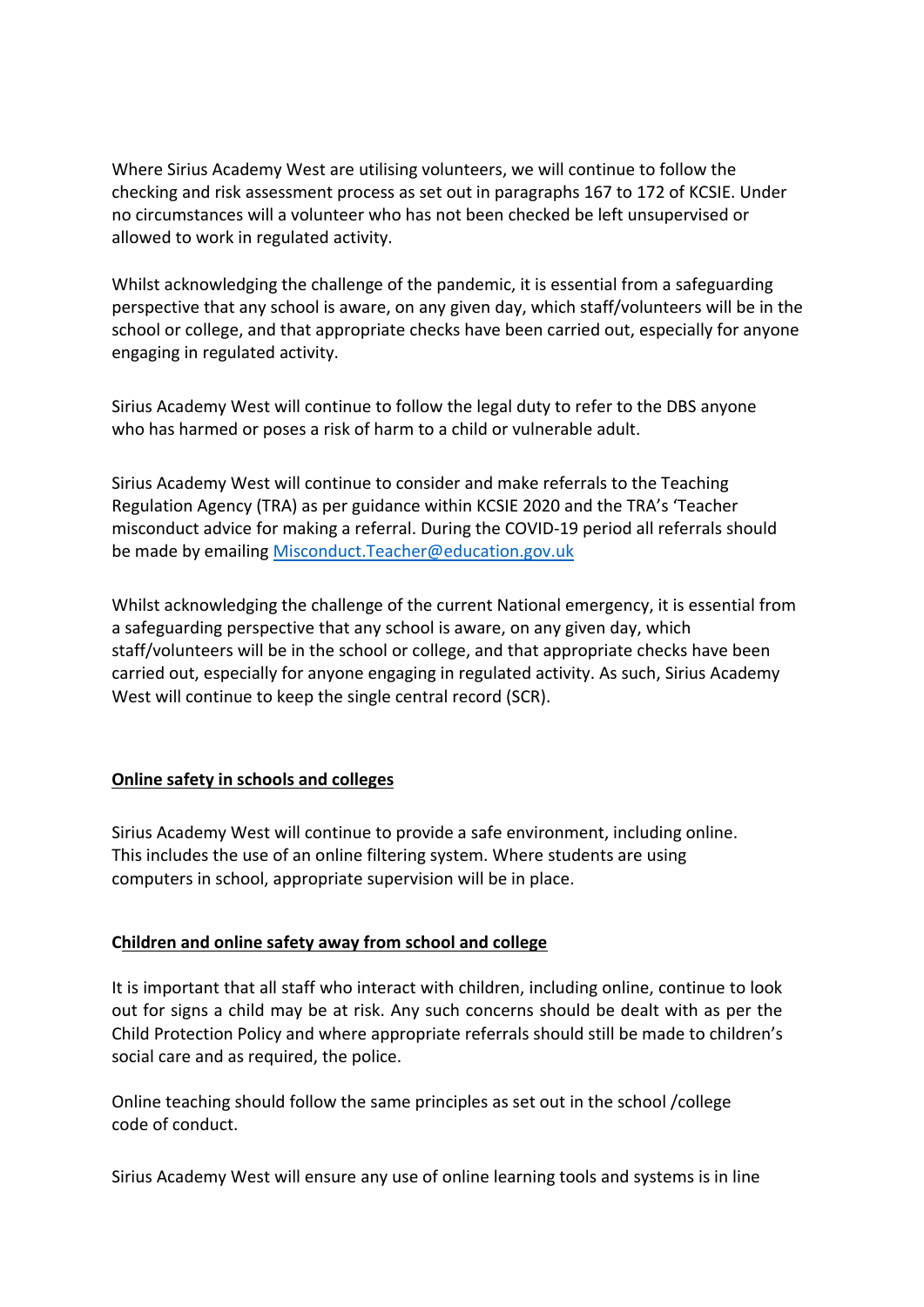with privacy and data protection/GDPR requirements.

Below are some things to consider when delivering virtual lessons, especially where webcams are involved:

- No 1:1s, groups only
- Staff and children must wear suitable clothing, as should anyone else in the household.
- Any computers used should be in appropriate areas, for example, not in bedrooms; and the background should be blurred.
- The live class should be recorded so that if any issues were to arise, the video can be reviewed.
- Live classes should be kept to a reasonable length of time, or the streaming may prevent the family 'getting on' with their day.
- Language must be professional and appropriate, including any family members in the background.
- Staff must only use platforms deemed safe and secure by the school / MAT
- Staff should record, the length, time, date and attendance of any sessions held.

# **Supporting children not in school**

Sirius Academy West is committed to ensuring the safety and wellbeing of all its Children and Young people.

Where there are identified children who access wider service involvement from agencies such as early help or children's social care, or who would normally receive pastoral-type support in school, they should ensure that a robust communication plan is in place for that child or young person.

Details of this plan must be recorded on CPOMS, as should a record of contact have made.

The communication plans can include; remote contact, phone contact, door-step visits. Other individualised contact methods should be considered and recorded.

Sirius Academy West and its DSL will work closely with all stakeholders to maximise the effectiveness of any safeguarding communication plan. This plan must be reviewed regularly (at least once a fortnight) and where concerns arise, the DSL will consider any referrals as appropriate.

The school will share safeguarding messages on its website and social media pages.

Sirius Academy West recognises that school is a protective factor for children and young people, and the current circumstances, can affect the mental health of pupils